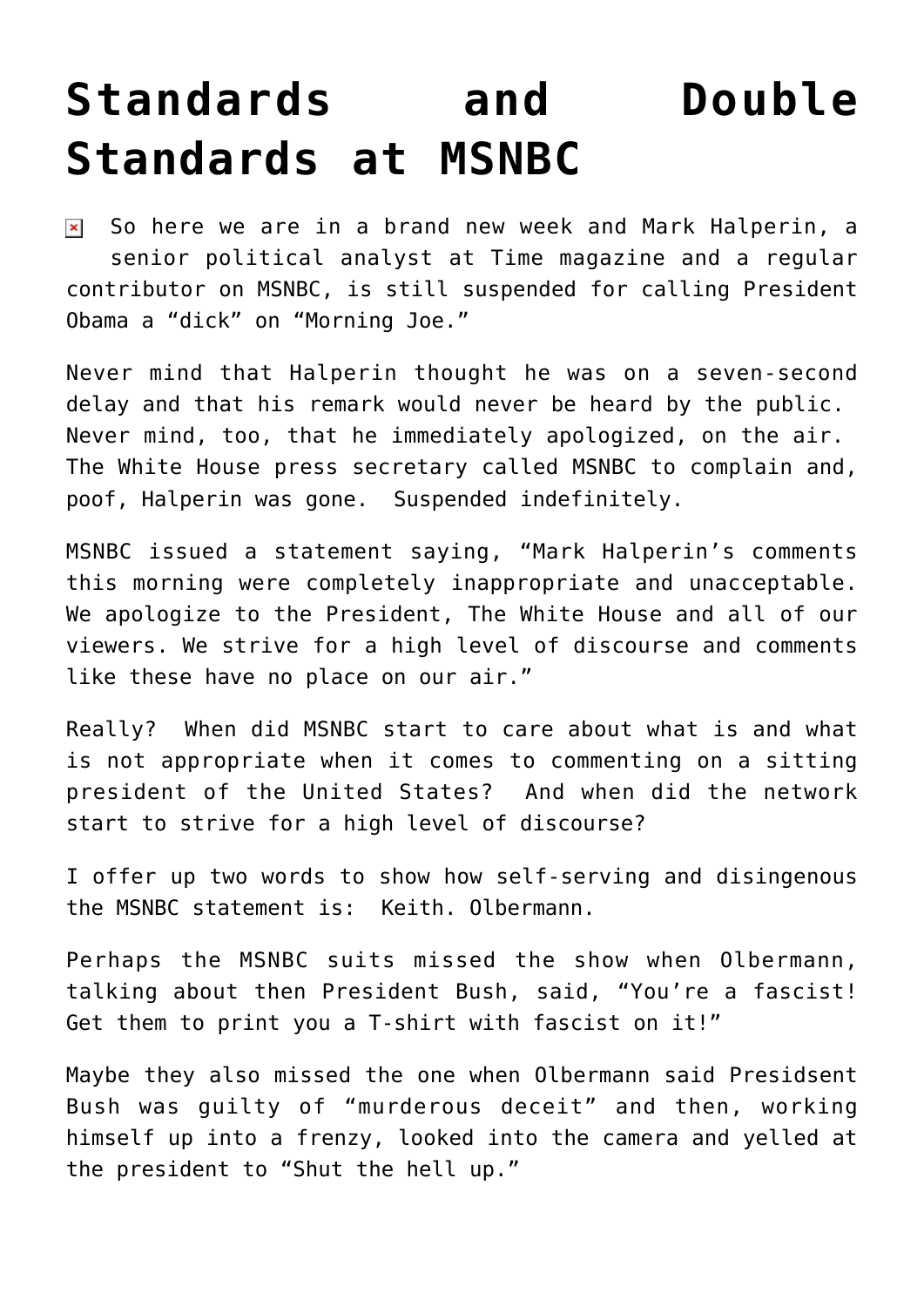Or how about the time this popped up on the screen while  $\pmb{\times}$ Olbermann was ranting about President Bush: "Pathological presidential liar or an idiot in chief?"

Call me cynical, but I'm guessing they didn't miss any of it. They just didn't care, since bashing W appeals to their audience, which consists (even now) of folks who foam at the mouth at the mere mention of George W. Bush's name.

Halperin's use of a mildly vulgar word aimed at President Obama was wrong. And arguably he deserved a slap on the wrist, nothing more, given his overall civility on the air and his immediate apology – and especially given the fact that Joe Scarborough, the show's host, egged Halperin on, assuring him that there was indeed a fail-safe delay.

But an indefinite suspension that may very well lead to a permanent dismissal? It looks like MSNBC executives caved after that call from the White House press office. Or maybe they were just pandering to their Obama-adoring audience. Or probably both.

MSNBC views a single naughty word we don't use in polite company as "completely inappropriate and unacceptable" but manages to look the other way when it's (former) number one "star" calls George W. Bush a "fascist," says he's guilty of "murderous decit," tells him to "shut the hell up" and then wonders if Mr. Bush, a sitting president at the time, is a "pathological liar" or an "idiot."

Why do I think the word used to describe Mr. Obama would be better used to describe the folks who run MSNBC, who for years let Keith Olbermann get away with hate-filled rants for just one reason – ratings, a commodity that has always been in short supply over there. I suspect they would have allowed Olbermann to call President Bush a rapist and a child molestor, or just about anything else that would satisfy their tiny band of Bush haters.